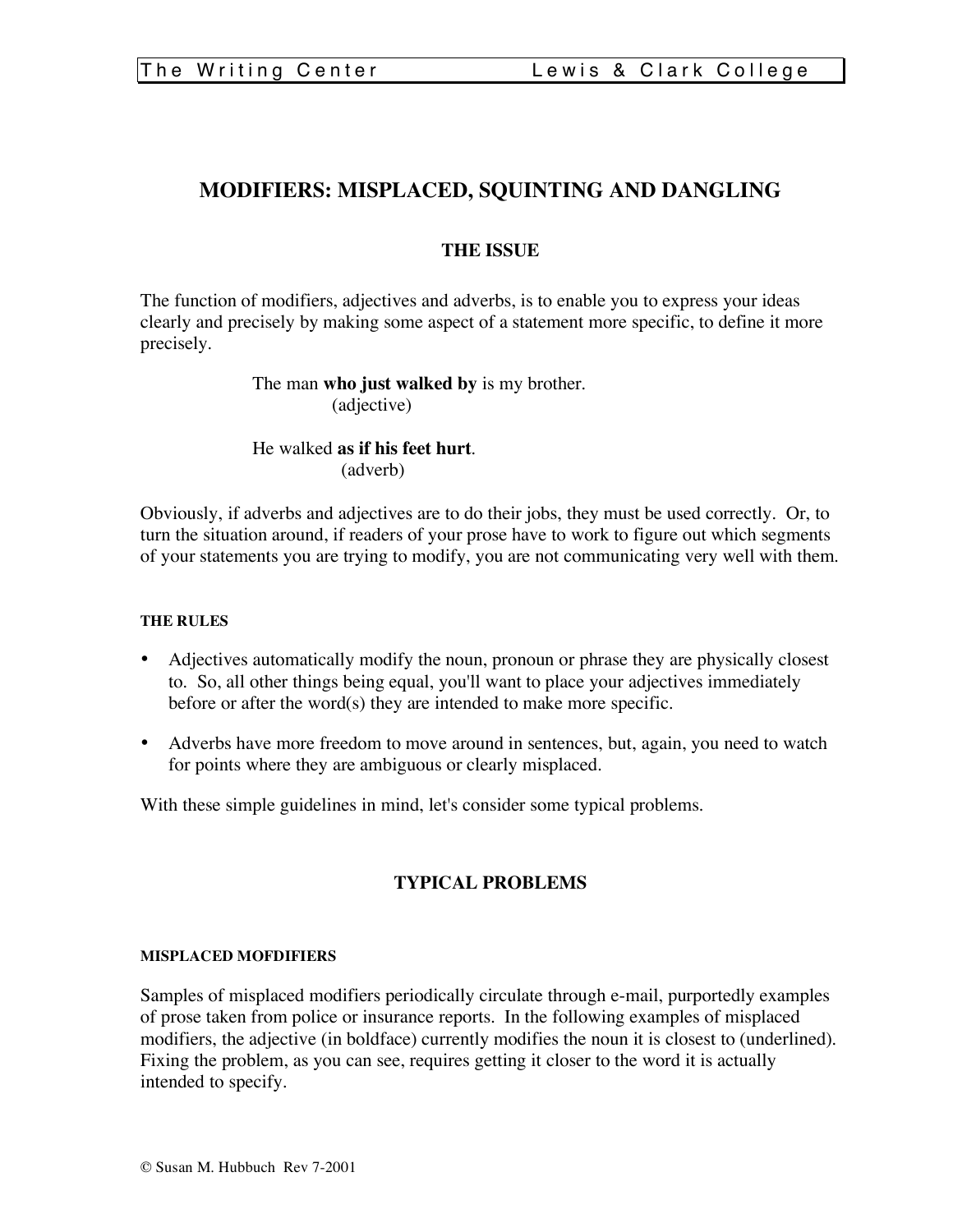| <b>Misplaced</b>                               | <b>Better</b>                                         |
|------------------------------------------------|-------------------------------------------------------|
| A large painting attracts the visitor's eye on | A large <u>painting</u> on the west wall attracts the |
| the west wall.                                 | visitor's eye.                                        |
| We bought gas in Joseph at a small country     | At a small country store in Joseph, we                |
| store that costs \$4 a gallon.                 | bought gas that costs \$4 a gallon.                   |
| When fried, I like okra.                       | I like okra when fried.                               |

#### **SQUINTING MODIFIERS**

Such modifiers are said "to squint" because they could modify one of two possible grammatical structures/ideas:

Eating out **often** pacifies her.

What are you trying to say here?

She is pacified by eating out two or three times a week (**often)**.

Eating out is a strategy that usually (**often)** pacifies her.

#### **DANGLING MODIFIERS**

Dangling modifiers are so called because they are modifiers (usually adjectives) that do not obviously and logically refer to a word or phrase in the sentence, or to a noun or pronoun in the form that it appears in the sentence.

**Arriving home exhausted**, a beer and bed were the only things on his mind.

**Having flunked two tests**, the best option was to drop the class.

**Forced to leave the country**, exile was Marsha's fate for the next seven years.

The evening was fun, **playing video games and listening to rap**.

Dangling modifiers are often found at the beginnings of sentences (as is the case of the first three examples above), and they are most often phrases that begin with verbals (true of all these examples). Since verbals have their roots in verbs, they lull language users into assuming they are functioning in these sentences as verbs, which is not the case.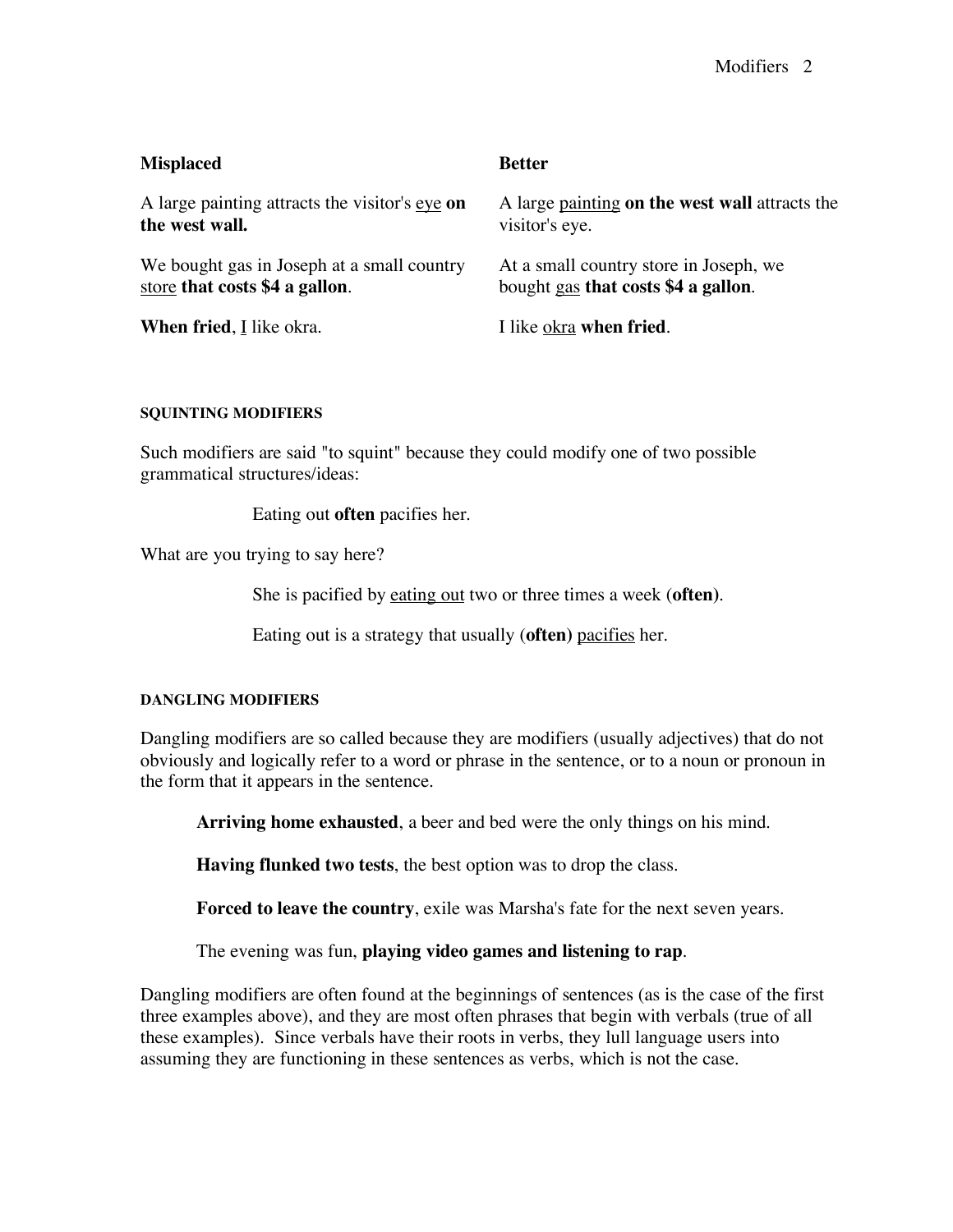Verbals: seeing (present participle) seen (past participle) to see (infinitive)

Verbal phrases functioning as adjectives:

**Seeing Sally**, John ran to greet her.

**Seen at a distanc**e, Gerry looks like Paul McCartney.

**To see the parade better**, the little boy climbed onto his father's shoulders.

Each of the boldfaced phrases in these various sentences is functioning as an adjective. The adjectival function of these phrases becomes more obvious when they are placed after the noun they currently modify.

John, **seeing Sally**, ran to greet her.

Gerry, **seen at a distanc**e, looks like Paul McCartney.

The little boy, **to see the parade better**, climbed onto his father's shoulders.

Using this same strategy of placing the adjectival phrase after the noun it modifies nicely points up the problem with dangling modifiers.

A beer and bed, **arriving home exhausted**, were the only things on his mind.

The best option, **having flunked two tests**, was to drop the class.

Exile, **forced to leave the country**, was Marsha's fate for the next seven years.

The evening, **playing video games and listening to rap,** was fun.

There are two possible ways to fix dangling modifiers:

- (1) Revise the sentence so that the appropriate noun (or pronoun) is expressed in the sentence, and comes immediately after the opening phrase.
- (2) Revise the phrase as a clause, turning the verbal into a finite verb with its own subject.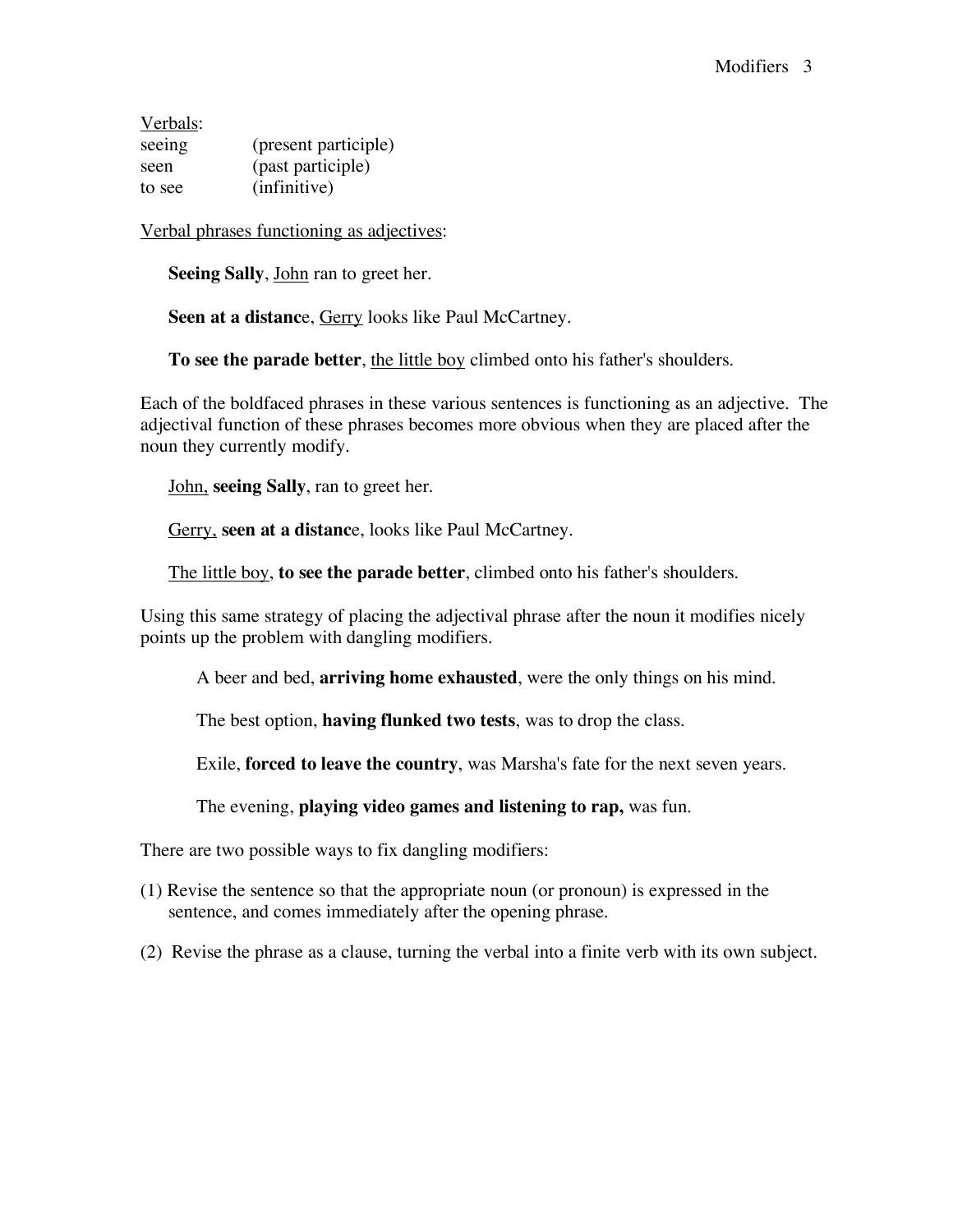**Arriving home exhausted**, a beer and bed were the only things on his mind.

**Having flunked two tests**, the best option was to drop the class.

## **Forced to leave the country,** exile was Marsha's fate for the next seven years.

The evening was fun, **playing video games and listening to rap**.

**THE PLIGHT OF POOR "ONLY"**

# Dangling Noun expressed Phrase to clause

**Arriving home exhausted**, Sam could think only of a beer and bed.

**Having flunked two tests**, I decided my best option was to drop the class.

**Forced to leave the country,** Marsha lived in exile for the next seven years.

**Playing video games and listening to rap**, we had fun that evening.

**When Sam arrived home exhausted**, a beer and bed were the only things on his mind.

**After I flunked two tests**, the best option was to drop the class.

**After Marsha was forced to leave the country,** she spent the next seven years in exile.

The evening was fun; **we played video games and listened to rap**.

# **The problem**

*Only* can function as an adjective or an adverb, depending on the word it is intended to restrict. These days it is commonplace to see *only* misused, typically restricting a verb when the writer obviously intends another word to be restricted:

He **only** drank three beers.

As the sentence now stands, it tells us that he drank the beers rather than pouring them over the heads of his friends or putting them in the fridge. The writer obviously meant:

He drank **only** three beers.

In other words, the writer wanted to restrict the adjective *three*.

# **Fixing the problem**

Whenever you use the word *only*, BE SURE you put it IMMEDIATELY IN FRONT OF the word(s) you wish to limit (boldfaced in the following examples):

Only **Peter and Paul** went to Spanish class yesterday.

Sally only **threatened** to call the cops.